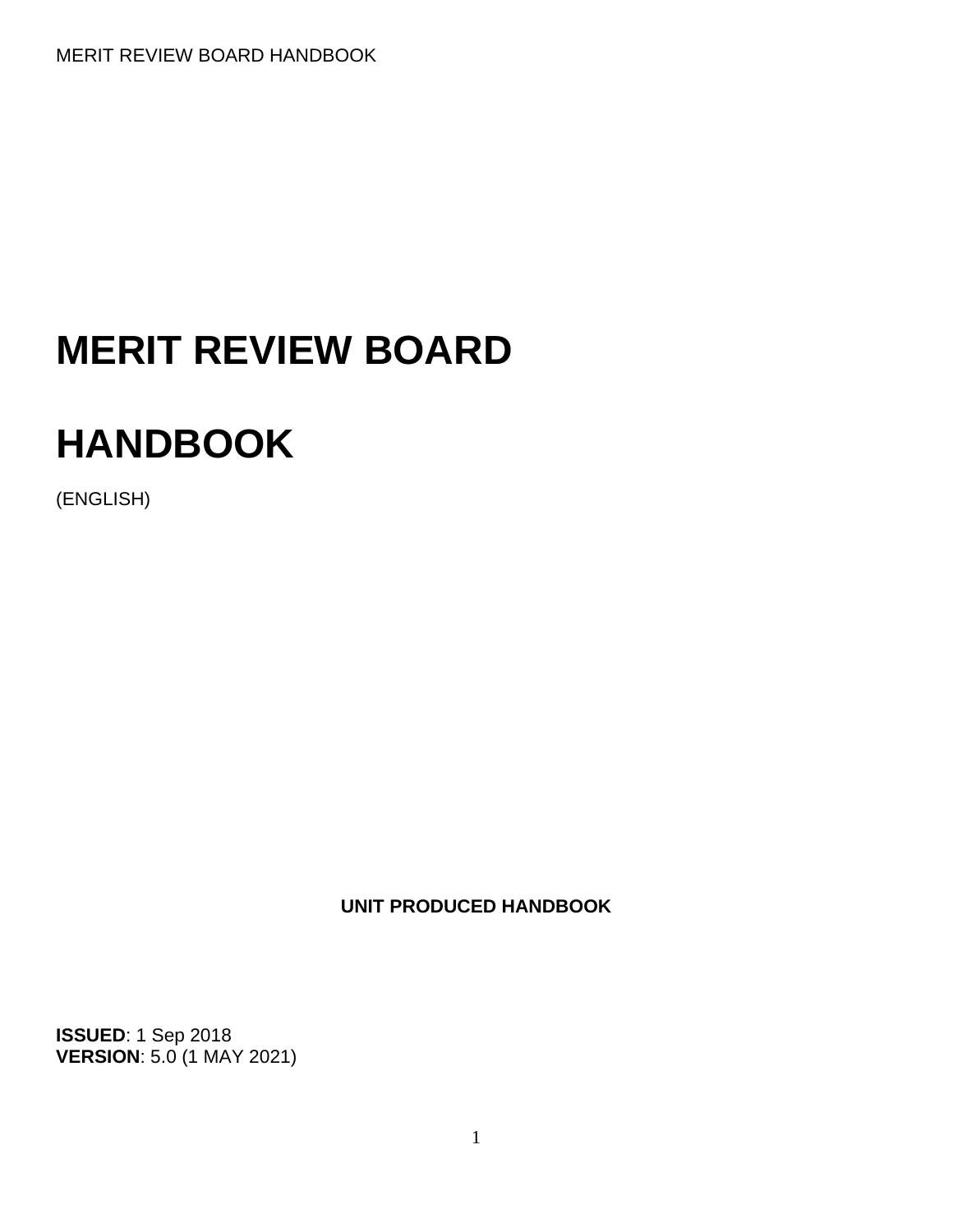# **SECTION 1: SCOPE**

Mission Scope Vision Knowledge Experience Conclusion

### **SECTION 2: PREPERATION**

Prep Afterward

### **SECTION 3: DRESS & DEPORTMENT**

Scope Dress Deportment Conclusion

# **SECTION 4: SITTING THE MERIT REVIEW BOARD**

Background Investment Cadet Procedure MRB Procedure Process Question Composition

## **SECTION 5: MERIT REVIEW BOARD**

References Scope **Questions** Conclusion

### **SECTION 6: SCORING MATRIX**

| <b>File Review</b>           |
|------------------------------|
| Attitudinal                  |
| <b>Response to Questions</b> |
| Total                        |

# **SECTION 7: PRACTICE QUESTIONS**

Scope Practice **Questions**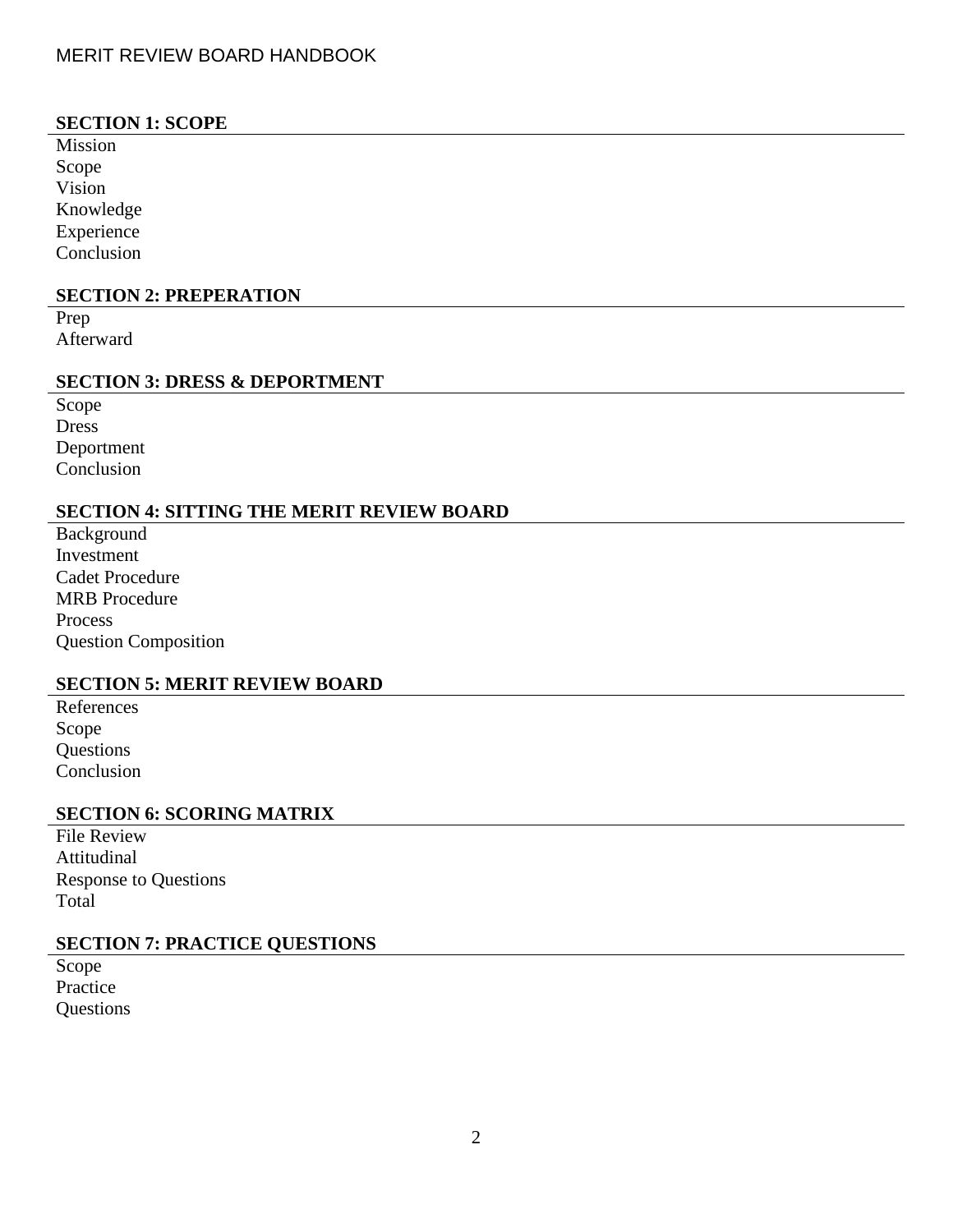| <b>SECTION 1:</b> | <b>SCOPE</b>                                                                                                                                                                                                                                                                                                                                                                                                              |  |  |  |  |  |
|-------------------|---------------------------------------------------------------------------------------------------------------------------------------------------------------------------------------------------------------------------------------------------------------------------------------------------------------------------------------------------------------------------------------------------------------------------|--|--|--|--|--|
| <b>Mission</b>    | The Merit Review Board is assembled to analyze the worthiness and appropriateness of<br>recommending the promoting a cadet into the senior cadet levels.                                                                                                                                                                                                                                                                  |  |  |  |  |  |
| <b>Scope</b>      | The Merit Review Board is assembled when a cadet has been identified as being ready and<br>capable of promotion to a senior cadet rank.                                                                                                                                                                                                                                                                                   |  |  |  |  |  |
| <b>Vision</b>     | A cadet sitting a board must first and foremost be honest. Honest to themselves (am I<br>ready/worthy?), honest to the board (all the information is truthful and honest), and honest in<br>their presentation (never pretend to be somebody you are not).                                                                                                                                                                |  |  |  |  |  |
|                   | Secondly, the cadet must understand the honour that is being bestowed upon them. Few cadets<br>are granted the honour of presenting themselves in front of their superiors for inclusion into the<br>senior ranks. Many cadets do not stay with the program long enough to see their ascension to<br>the top ranks. The honour is theirs to shine and present their abilities, knowledge, and<br>themselves.              |  |  |  |  |  |
|                   | Lastly, respect. A cadet must respect themselves. They have earned the opportunity to present<br>their self for promotion and should respect that they have earned it.                                                                                                                                                                                                                                                    |  |  |  |  |  |
| Knowledge         | The cadet is being asked to provide answers based on their knowledge of the cadet system and<br>their cadet corps. School, cadets, extra-curricular activities have all provided a wealth of<br>knowledge for the cadets to draw upon. When asked a question that you are unsure of the<br>answer, draw upon lessons you learned from school, or work, or another place and see if you<br>can develop a logical response. |  |  |  |  |  |
| <b>Experience</b> | By the time a cadet gets to sit in front of the Merit Review Board they will have gained many<br>years of experience in leadership and ability. S/He should dig deep and let their experience<br>help to develop their rational thought and use that to explain their responses.                                                                                                                                          |  |  |  |  |  |
| <b>Conclusion</b> | The board is looking at the future of the corps/squadron. Is the cadet capable of being the<br>leader of a corps? Every eye in the cadet unit looks upon the senior cadets to lead, guide, and<br>mold the future of the corps. The board is highly interested in what you bring into the rank and<br>your ability to prove yourself.                                                                                     |  |  |  |  |  |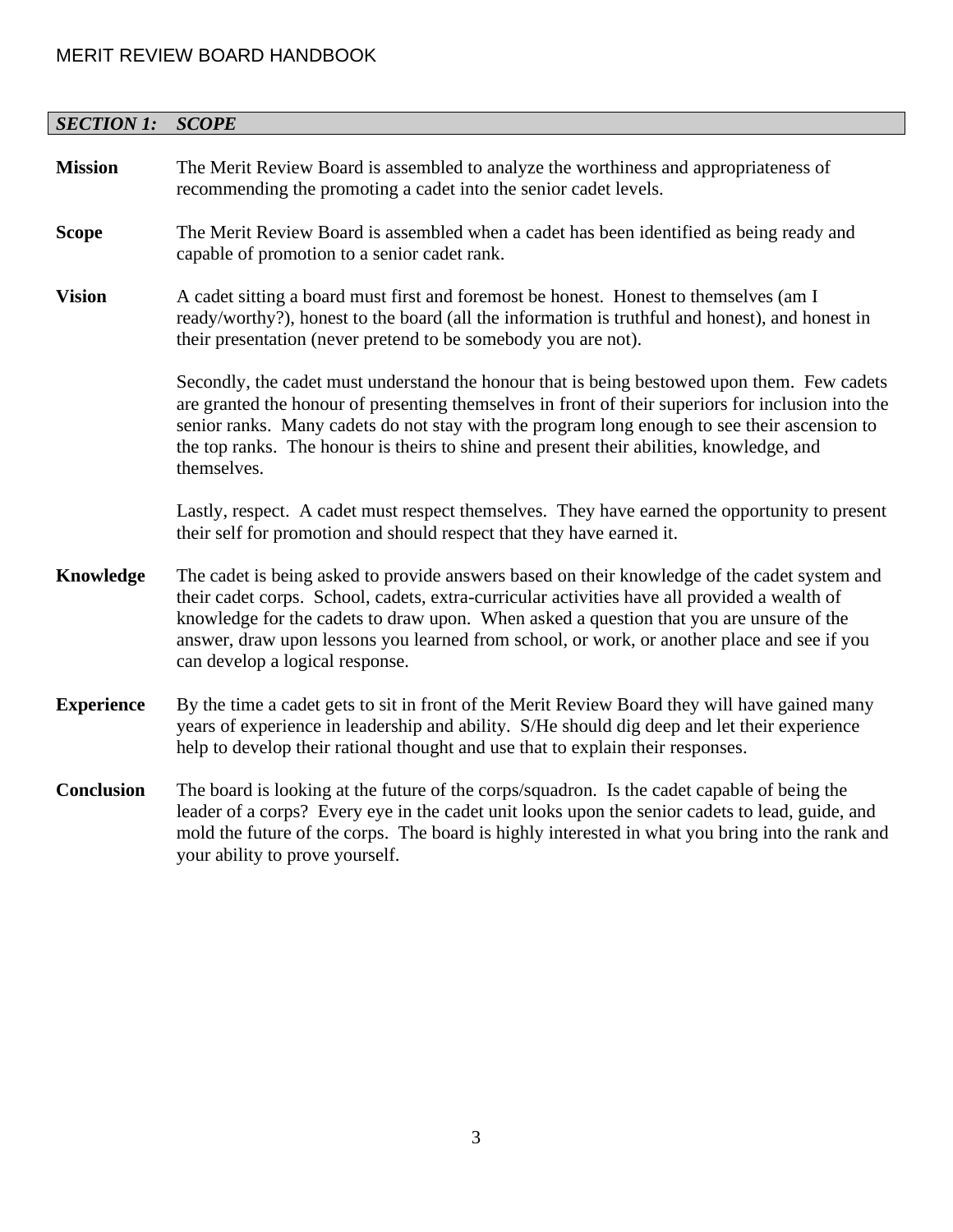# *SECTION 2: CANDIDATE PREPERATION*

**Training** The following training requirements must be met to sit an MRB:

# PO1 – CPO2 / WO – MWO / FSgt - WOII

- Phase 4 / Gold Star / Level 4 qualified
- PO 503 complete;
- PO 504 complete

# CPO2 – CPO1 / MWO – CWO / WOII – WOI

• All aspects of Phase 5 / Master Cadet / Level 5 are complete

**Prep** The following is the procedure for candidates to prepare for the MRB:

- Review Fortress Cadet Information Sheet (for accuracy and completeness);
- Review CTC/RDA/NDA course reports;
- Review Attendance (two years);
- Review disciplinary notices;
- Review notices of merit:
- Review awards/medals/honours;
- Review qualifications; and
- Anything else required by the board.

Cadets shall personally prepare by:

- Practicing test questions;
- Ensure their uniform and deportment are meeting the standard (however, exceeding the standard should be strived for);
- Review key orders and routine within the CC/Sqn;
- Review training material presented throughout their cadet career;
- Seek guidance from cadets who have already sat the Merit Review Board; and
- Ask for assistance if needed.

Prior to sitting the board:

- Submit Fortress Cadet Information Sheet;
- Submit CTC/RDA/NDA course reports;
- Submit attendance:
- Submit disciplinary/merit/awards/medals/honours/qualifications; and
- Anything else deemed necessary by the candidate.

# **Afterward** After sitting the board:

- Review the results with the Commanding Officer (or designate);
- Seek out areas to improve;
- Develop a plan to reinforce areas to improve; and
- Provide guidance to others that will sit the Merit Review Board in the future.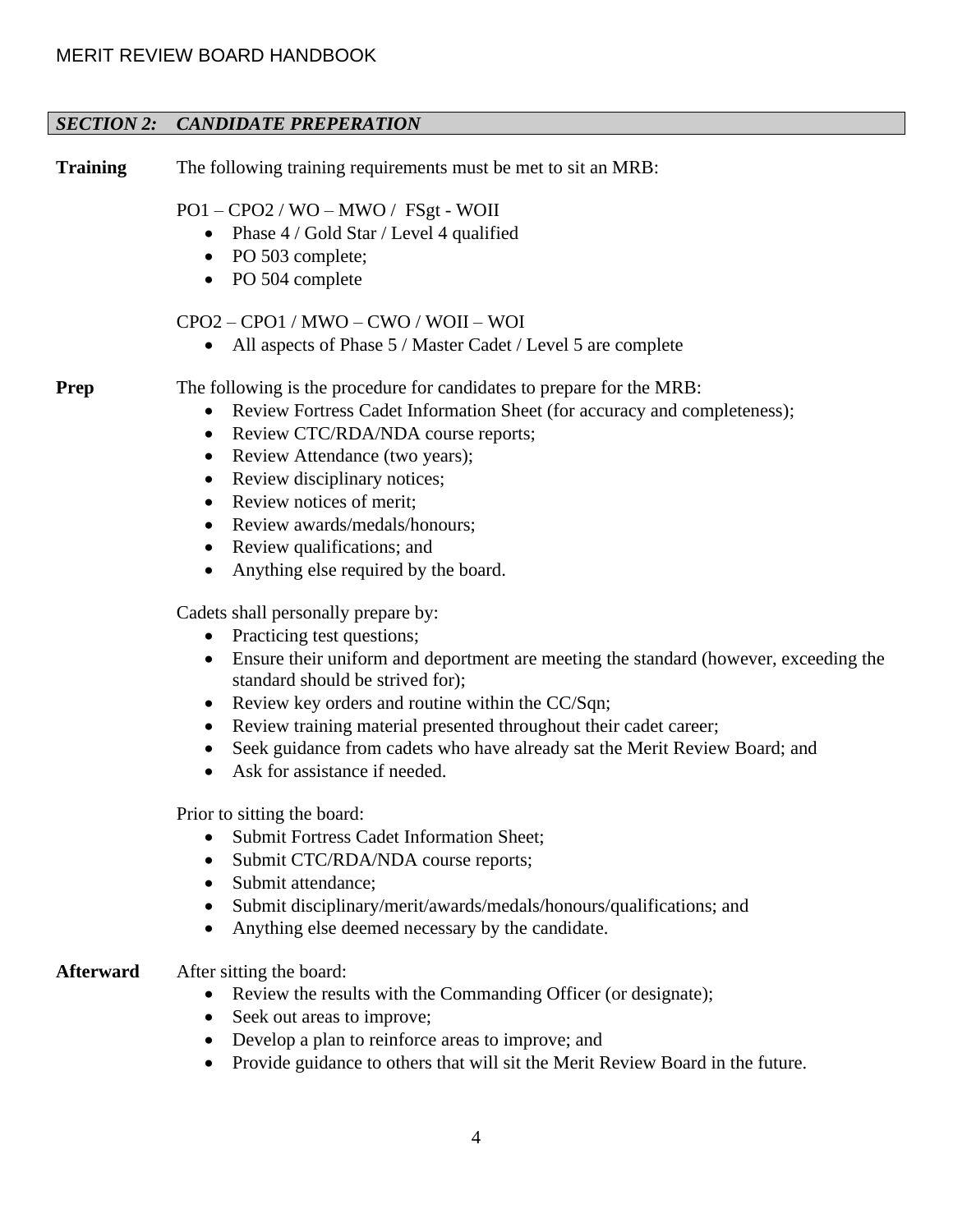## *SECTION 3: DRESS & DEPORTMENT*

**Scope** The Merit Review Board will evaluate the way a cadet presents them and the uniform that they are wearing.

**Dress** The dress of a senior cadet is an example to all and set the standard for everyone to follow.

A cadet sitting a Merit Review Board should send a message through their uniform. A well pressed and tidy uniform speaks volumes to those that see the cadet. A cadet that is well turned out shows that they care about how they look and how they present themselves to others. They show confidence and dedication to their ability to look after themselves.

Take the time to go over every part of your uniform and ensure it looks perfect. Nothing looks worse than a cadet who has a well-turned-out tunic and pants and but their boots look like they were last polished in the 1800's.

**Deportment** A cadet must always be confident in him/herself and present themselves as such.

Confidence is crucial to leaders. They must be confident in their knowledge and abilities to lead their cadets to success. Even if they turn out to be wrong then they are confident that they gave their best and will take away from the lesson.

Stature is equally important. The senior cadet walks tall and sits straight to show they are ready and willing to take the lead when called upon. Avoid fidgeting and playing with your hands or other objects.

Language provides the listener with your intent and tone. Speaking is essential to proving your communication to a listener or a disciple. Sentences should be fluid, logical, well thought out, and confident. A leader avoids the distraction of sarcasm or the ineffectiveness of shyness to provide direction. Swearing or improper language is never used to address key leadership decisions.

Look at people directly in the eyes. When asked a question, the person asking should be looked at directly in the eyes. This shows you are interested in what they have to say. When you begin your retort then begin with that person and move to the other people on the board. This gives the board members the impression that your response is important to all of them.

**Conclusion** The cadet sitting the board must be confident. They must show their confidence in their uniform, body language, and communication.

> The board looks at the cadet sitting in front of them with interest. They are truly interested in believing that the cadet is capable of being a role-model in every sense of the word. They way the cadet presents themselves for evaluation goes along way to impress upon them that that belief are well placed.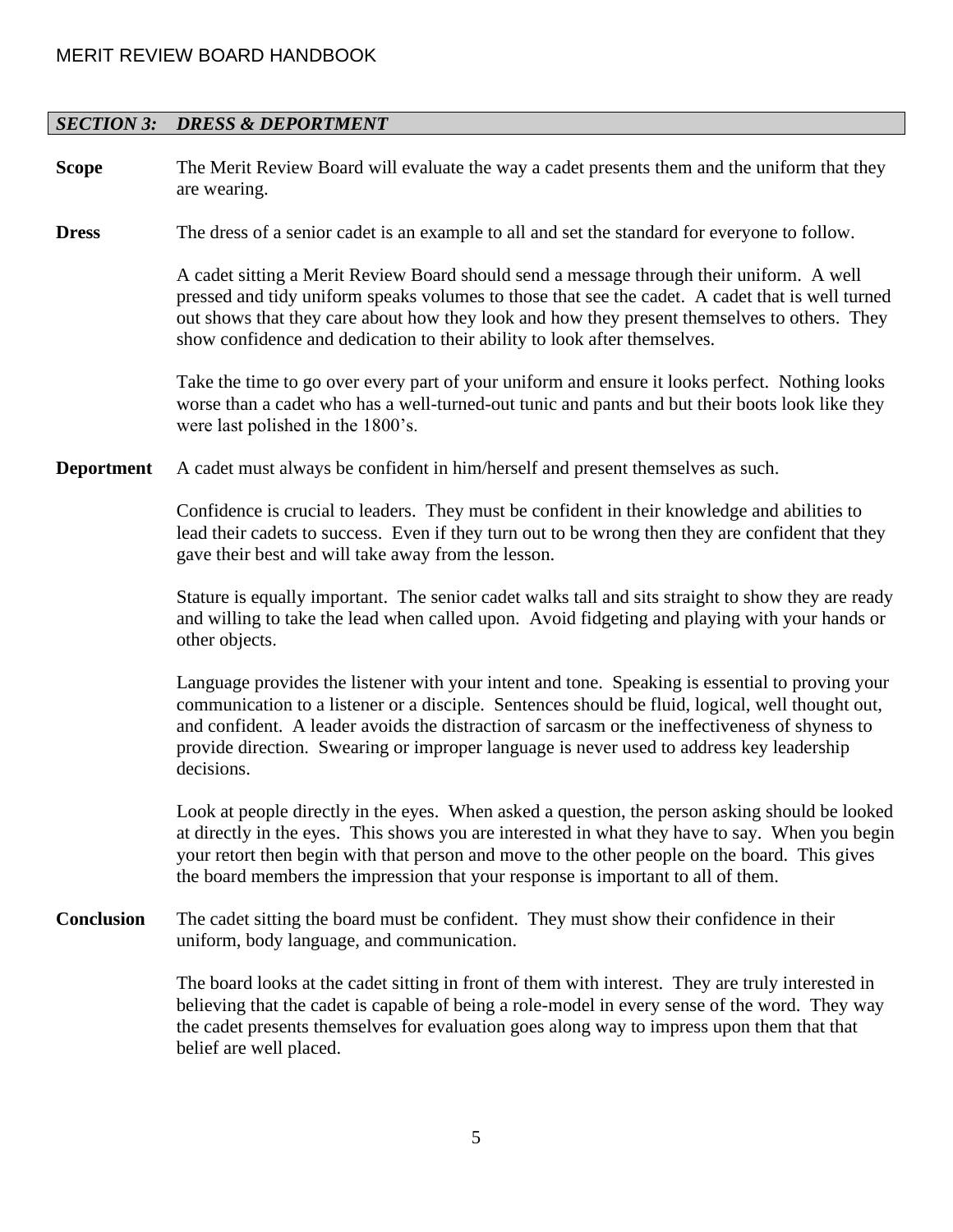# **CEREMONIAL UNIFORMS**

*REF: Cadet and Junior Canadian Rangers Dress Instructions (A-CR-CCO-100/AG-002)*



C1 – Ceremonial dress with accoutrements

C1A – Ceremonial dress without accoutrements (pictured)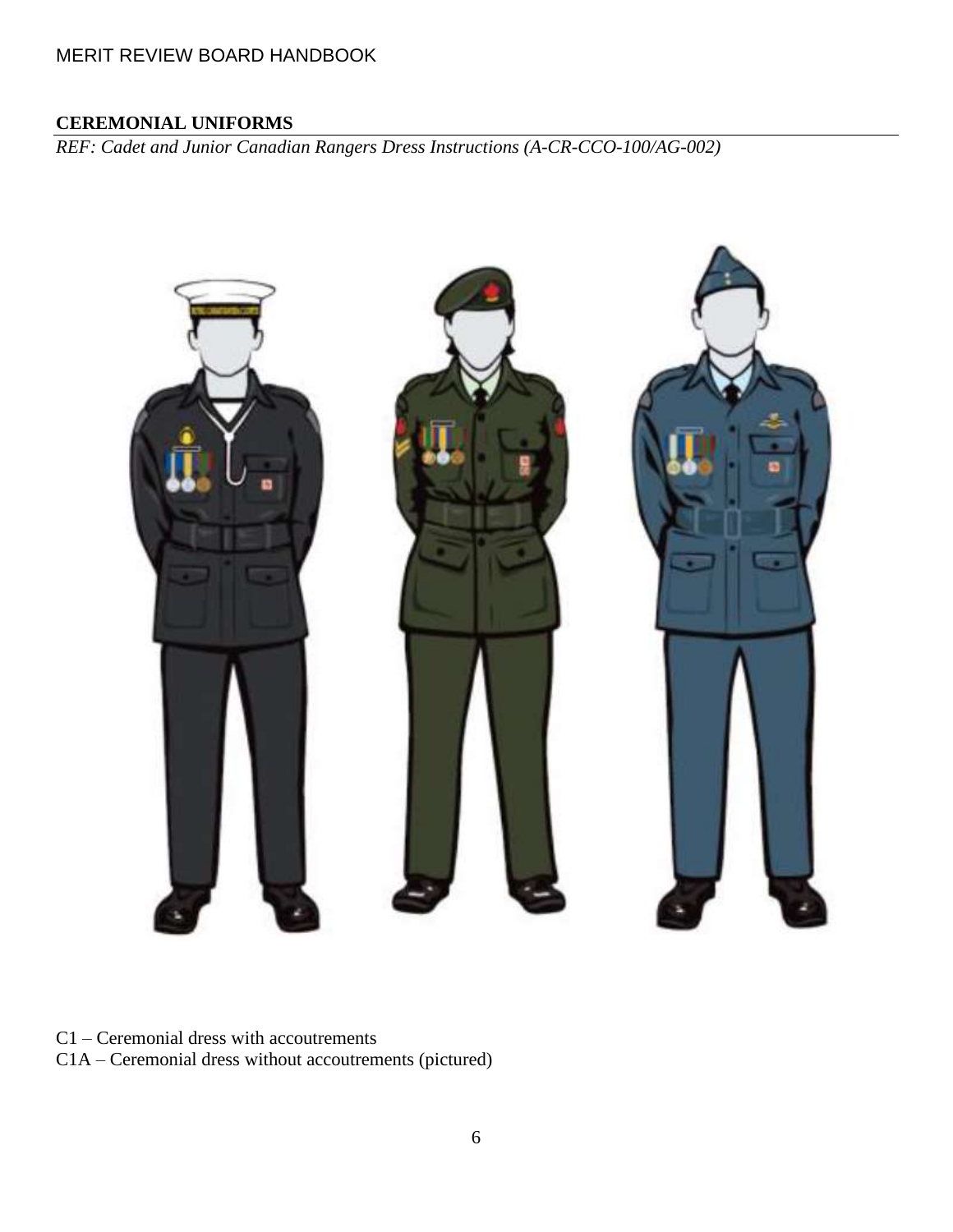# *SECTION 4: SITTING THE MERIT REVIEW BOARD*

| <b>Background:</b>         | The MRB is designed to mimic what you expect to experience in an employment interview.<br>While the MRB is typically used to conduct promotion interviews, the exact same process is<br>used for awards, scholarships, CC/Sqn position appointment, and other important interview<br>competitions if necessary.                                                                    |  |  |  |  |  |  |
|----------------------------|------------------------------------------------------------------------------------------------------------------------------------------------------------------------------------------------------------------------------------------------------------------------------------------------------------------------------------------------------------------------------------|--|--|--|--|--|--|
| <b>Investment:</b>         | The reason you are sitting the MRB is because you are ready to advance yourself.                                                                                                                                                                                                                                                                                                   |  |  |  |  |  |  |
|                            | While it is typical to feel nervous and/or anxious during an interview, you need to remember<br>that every member of the MRB is there to listen to you and hear your story. Every question<br>asked is meant to draw out your knowledge and experience (personal and professional).                                                                                                |  |  |  |  |  |  |
|                            | This is where most cadets lose sight of the intent of the MRB. The cadet must focus on what<br>they are presenting.                                                                                                                                                                                                                                                                |  |  |  |  |  |  |
| Cadet<br><b>Procedure:</b> | The Candidate will be given a time for sitting their MRB. The following procedure shall be<br>followed, unless directed otherwise:                                                                                                                                                                                                                                                 |  |  |  |  |  |  |
|                            | Entering an MRB:<br>Knock on the door or wait for direction to entering the room<br>March in<br>$\bullet$<br>Salute the Chairperson<br>Report yourself to the Chairperson<br>"Good morning/afternoon/evening, Sir/Ma'am"<br>"(Rank) (Name) reporting for the Merit Review Board"<br>Wait to be acknowledged<br>Wait to be told to be seated<br>Wait to be told to remove headdress |  |  |  |  |  |  |
|                            | Departing the MRB:<br>Put on headdress<br>Stand<br>Report yourself to the Chairperson<br>$\bullet$<br>"Merit Review Board complete. Permission to carry on?"<br>Once permission is granted, salute the Chairperson<br>Turn<br>March out of the room<br>Close the door                                                                                                              |  |  |  |  |  |  |

**MRB**  The Chairperson will:

**Procedure:**

*After the cadet is seated:*

- Introduce the MRB members (by seniority);
- Ask the cadet how they fell (put cadet at ease);
- Remind them to relax / breath;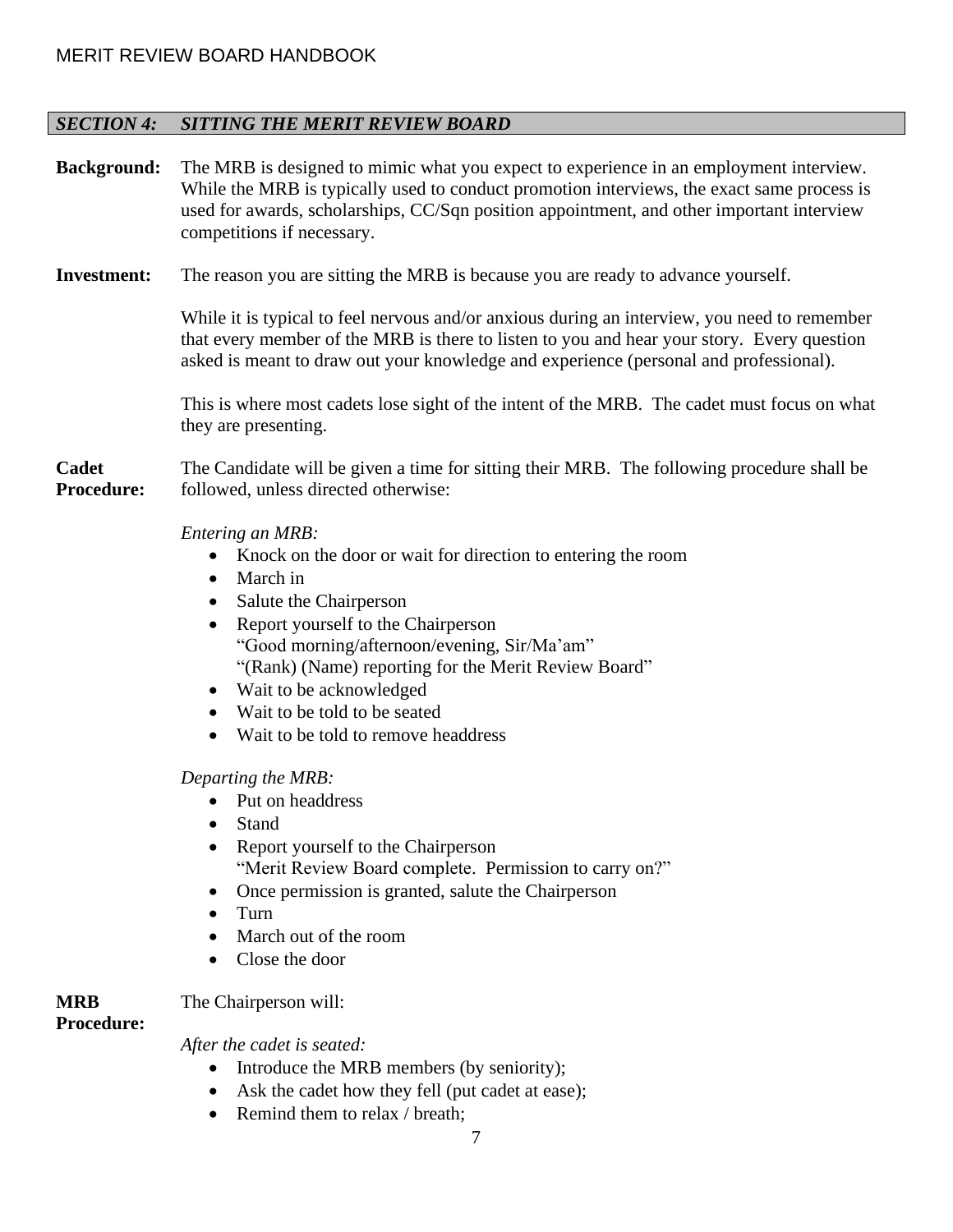- Encourage them to give the best answer they can; and
- Remind the cadet the board members are here to support and listen to their experience and knowledge.

*Direction to the Cadet prior to the questions being asked:* 

- Cadet may ask questions to clarify the question / amplify the question to better understand (however, the answer cannot be given to the candidate);
- Cadet may skip a question(s) and return to them afterwards;
- Cadet may revisit a question after they have gone through all the questions;
- The MRB member may ask if you have anything further to add;
- Members of the board may write while you talk, this is their way of taking notes on your assessment; and
- Cadet may pause after the question is asked (which can include time to compose the answer, write down information, reflect on the information).

# *After all the questions have been asked:*

- Ask the cadet if they have any questions;
- Thank the cadet for their time and effort:
- Remind the cadet not to share questions used; and
- Wish them a good rest of the day.

# **Process:** What can you do during the MRB

- When a question is asked, remember, you do not need to jump right into your answer unless you are absolutely sure it is correct;
- You should take a moment and contemplate the question you are asked.
- Most MRB's will allow you to have a blank page or note book to compose your thoughts (just don't dominate the majority of your time taking notes);
- Remember, you can ask amplifying information to better understand the question;
- Do not become frustrated or overly anxious. While these emotions are typical, try to remember that you have the knowledge somewhere and you just need to recall it.
- Skip a question is you need to. You are allowed to come back to it;
- Relax and take a deep breath

#### **Question Composition:** Section 6 for practice questions). The five (5) questions are designed to draw out your knowledge, ability and life skills (See

# *Question 1 – General Cadet Knowledge*

- This typically is information / knowledge gained from 107 / 207 General Cadet Knowledge of the Phase / Star / Level LHQ program.
- Review these classes and prepare for knowledge that a cadet in their first and second year should have.

# *Question 2 – Administration Knowledge*

- This is knowledge gained from experience as a Senior NCO Cadet.
- How does the administration of the CC/Sqn work?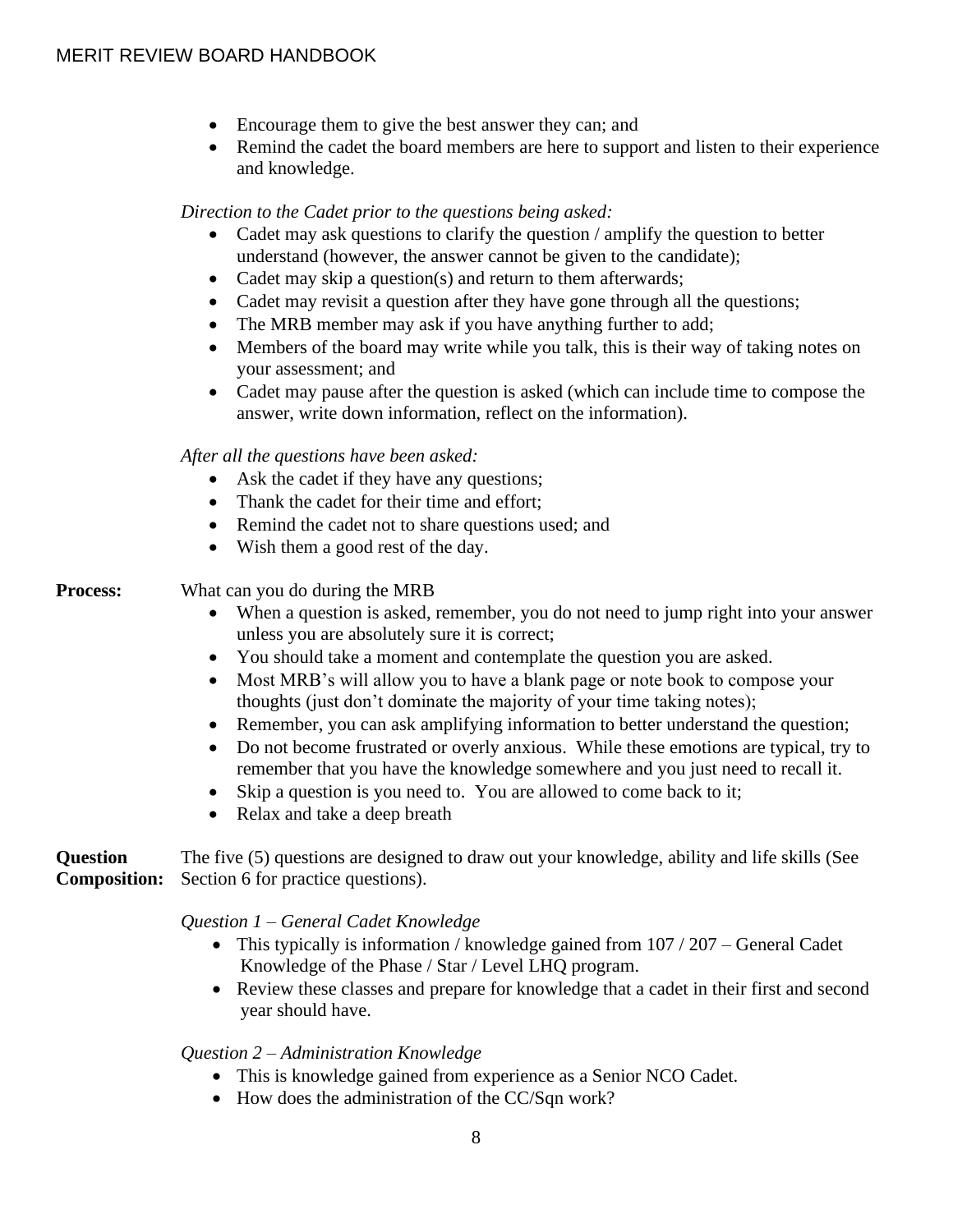- How does your training department work?
- How does your supply department work?
- How does your administration department work?
- How does your personnel (Divisional / Platoon / Flight) system work?
- What orders, documents, publications are vital? Where would you find them?

# *Question 3 – Leadership Question*

- This typically is from information / knowledge gained from X03 Leadership (particularly 303 and 403) of the Phase / Star / Level LHQ Program.
- This question can also include requiring the explanation of leadership ideas, developments, and delivery.

# *Question 4 – Situational Question #1*

- This is a question used to bring out your experience and knowledge. This is a 'how do you handle…" question.
- Higher scores will be given when the cadet answer correctly and personifies a team/unit before self attitude.

# *Question 5 – Situational Question #2*

- This is a question used to bring out your experience and knowledge. This is a 'how do you handle…" question.
- Higher scores will be given when the cadet answer correctly and personifies a team/unit before self attitude.

# *Bonus (non marked)*

The Chairperson may ask you why you would make a good CPO2/MWO/WOII or CPO1/CWO/WOI. This is a question that can really make you stand out. The question is "why?". Here are some points to assist in your answer:

- What is unique about your ability?
- What makes you stand out from your peers?
- How will your CC/Sqn and cadets benefit from your leadership?
- Incorporate ideas and thoughts about mentoring, coaching, teamwork, and peer development.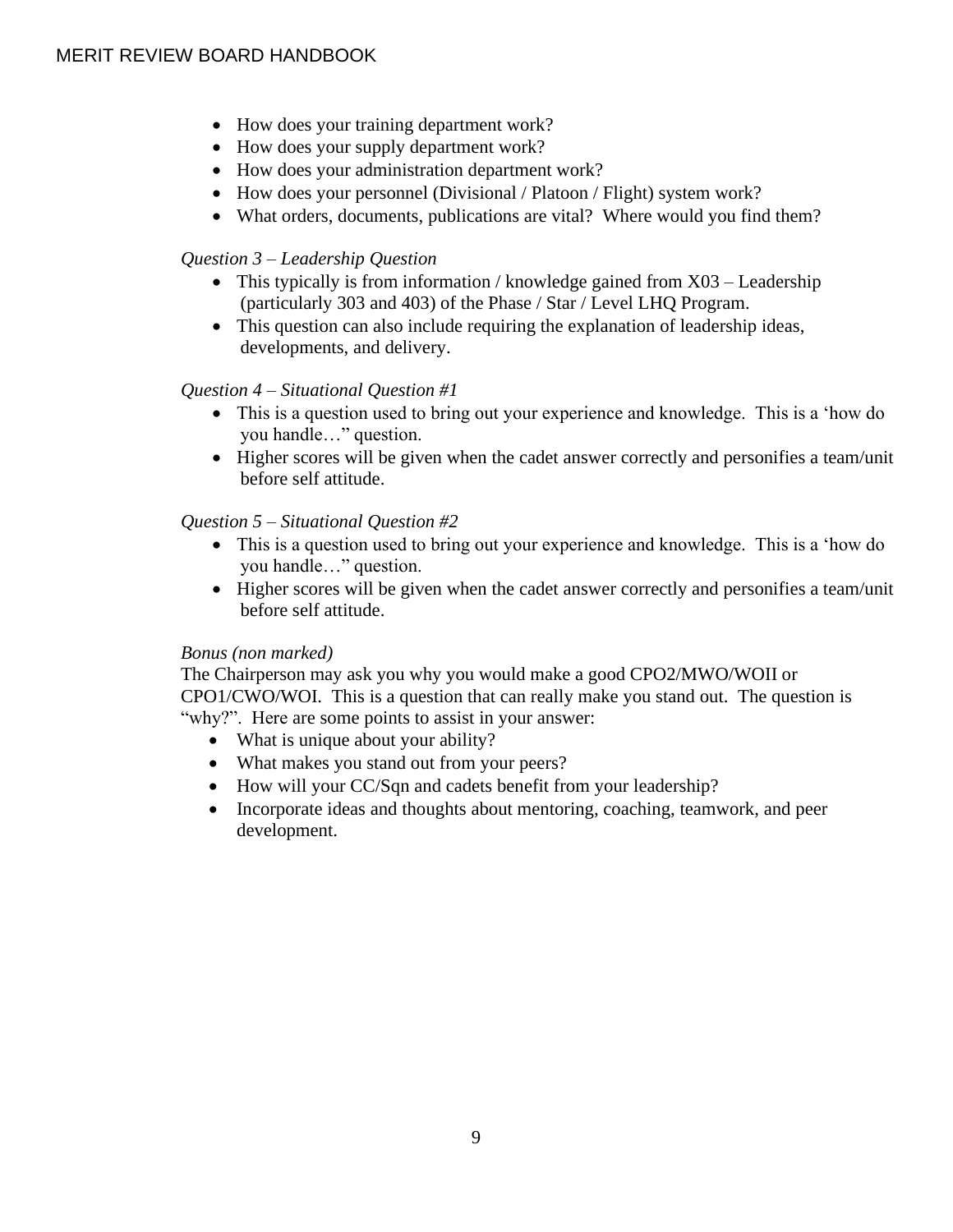# *SECTION 5: MERIT REVIEW BOARD*

| Reference        | CATO 13-02 Cadet Rank Promotions (8-2009)<br>CATO 31-03 Sea Cadets Program Outline (7-2013)<br>CATO 40-01 Army Cadet program Outline (7-2013)<br>CATO 51-01 Air Cadet Program Outline (7-2013)                                                                                                                              |  |  |  |  |  |  |
|------------------|-----------------------------------------------------------------------------------------------------------------------------------------------------------------------------------------------------------------------------------------------------------------------------------------------------------------------------|--|--|--|--|--|--|
| <b>Scope</b>     | Prior to promoting a cadet to the rank of CPO2/MWO/WO2 or higher the Cadet CC.Sqn CO<br>shall conduct a Merit Review Board.                                                                                                                                                                                                 |  |  |  |  |  |  |
|                  | The composition of the Merit Review Board shall include a minimum of three to a maximum of<br>five members. As appointed by the corps/sqn CO, members shall include:                                                                                                                                                        |  |  |  |  |  |  |
|                  | Chairperson. In an effort to ensure fairness and impartiality, a member of the RCSU Area<br>Office shall will be appointed (Area OC, AEA, Zone TrgO, or designate [including another<br>$CC/Sqn CO$ ]);                                                                                                                     |  |  |  |  |  |  |
|                  | Unit Officer from the identified CC/Sqn; and<br>$\bullet$                                                                                                                                                                                                                                                                   |  |  |  |  |  |  |
|                  | Representative of the respective Navy/Army/Air Cadet League (provincial<br>division/committee, or local branch/sponsor/support committee.                                                                                                                                                                                   |  |  |  |  |  |  |
|                  | NOTE: The necessity of the Chairperson being from the RCSU is not required when the MRB is<br>being used for positional appointment, scholarships, awards, and other CC/Sqn internal necessity.<br>The unit CO must ensure that procedural fairness and transparency are maintained for auditing and<br>recording purposes. |  |  |  |  |  |  |
| <b>Questions</b> | The Board Chairperson shall use the questions provided by the Regional Cadet Support Unit to<br>conduct the MRB. The Chairperson may ask additional questions, which shall not be marked,<br>that may help to highlight the candidate. Question areas may include:                                                          |  |  |  |  |  |  |
|                  | Candidates recounting their achievements through cadet training (e.g. corps/sqn<br>a.<br>program, CTC program, etc.);                                                                                                                                                                                                       |  |  |  |  |  |  |
|                  | b. Candidates explaining what previous positions of leadership they have held (at cadets,<br>school, etc.) and how they performed in related situations;                                                                                                                                                                    |  |  |  |  |  |  |
|                  | c. Personal goals and/or their goals for the corps/sqn;                                                                                                                                                                                                                                                                     |  |  |  |  |  |  |
|                  | d. Scenario based questions that relate to typical corps/sqn situations where the candidate<br>shares how they might approach/deal with the situation; and                                                                                                                                                                  |  |  |  |  |  |  |
|                  | Candidate achievements outside of the cadet corps/sqn setting (e.g. at school, in their<br>e.<br>community, sports teams, extra-curricular activities, etc.).                                                                                                                                                               |  |  |  |  |  |  |
|                  | NOTE: When the MRB is being conducted for positional appointment, scholarships, awards, and<br>other Cc/Sqn internal necessity, the Unit CO may designate their own questions.                                                                                                                                              |  |  |  |  |  |  |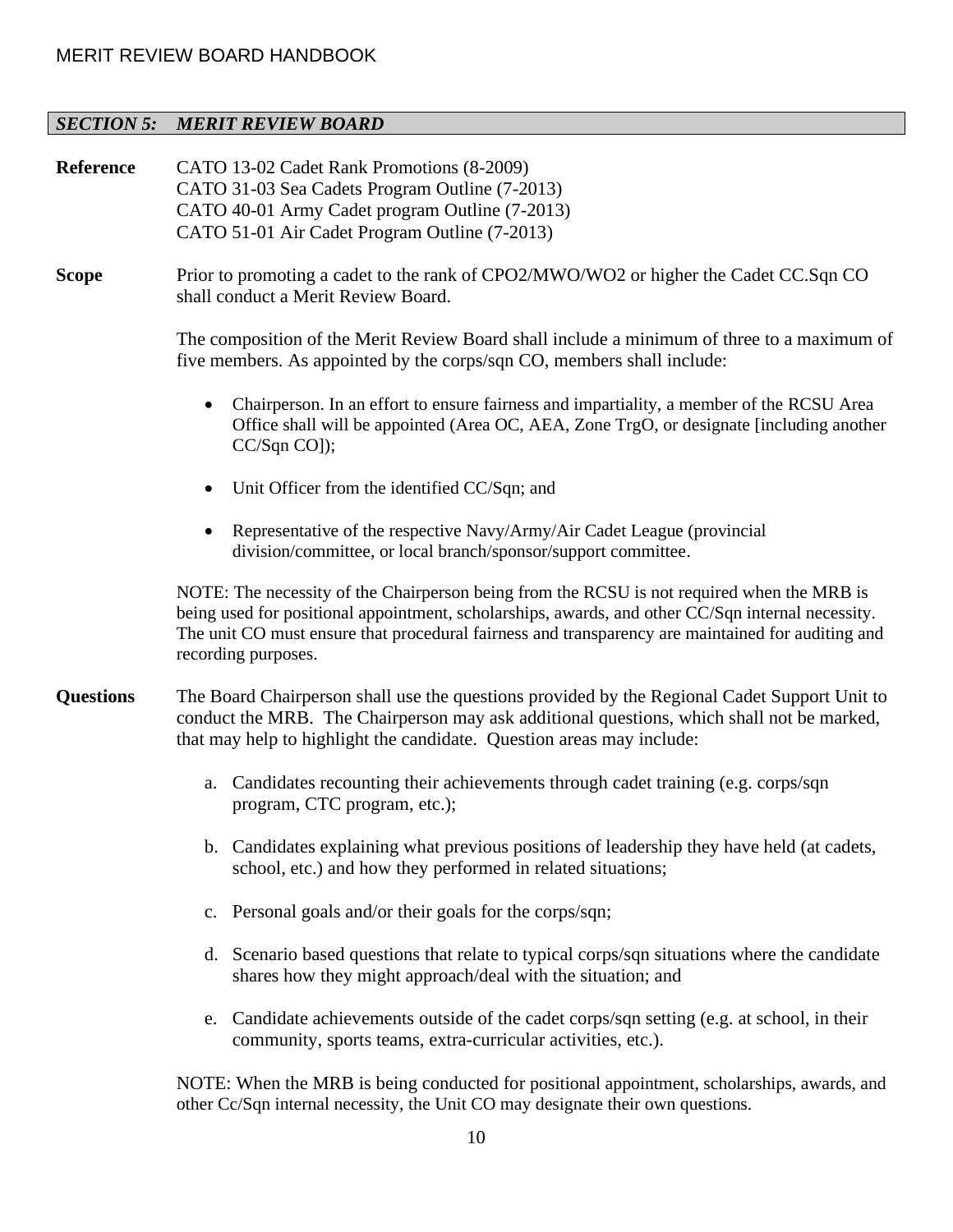**Conclusion** The orders regarding the board are very straight forward. Once their decision has been made then the CO will either make the appointment to the next higher rank or deny it.

> Success or failure. Either way you have earned your spot in front of the board….make it or break it!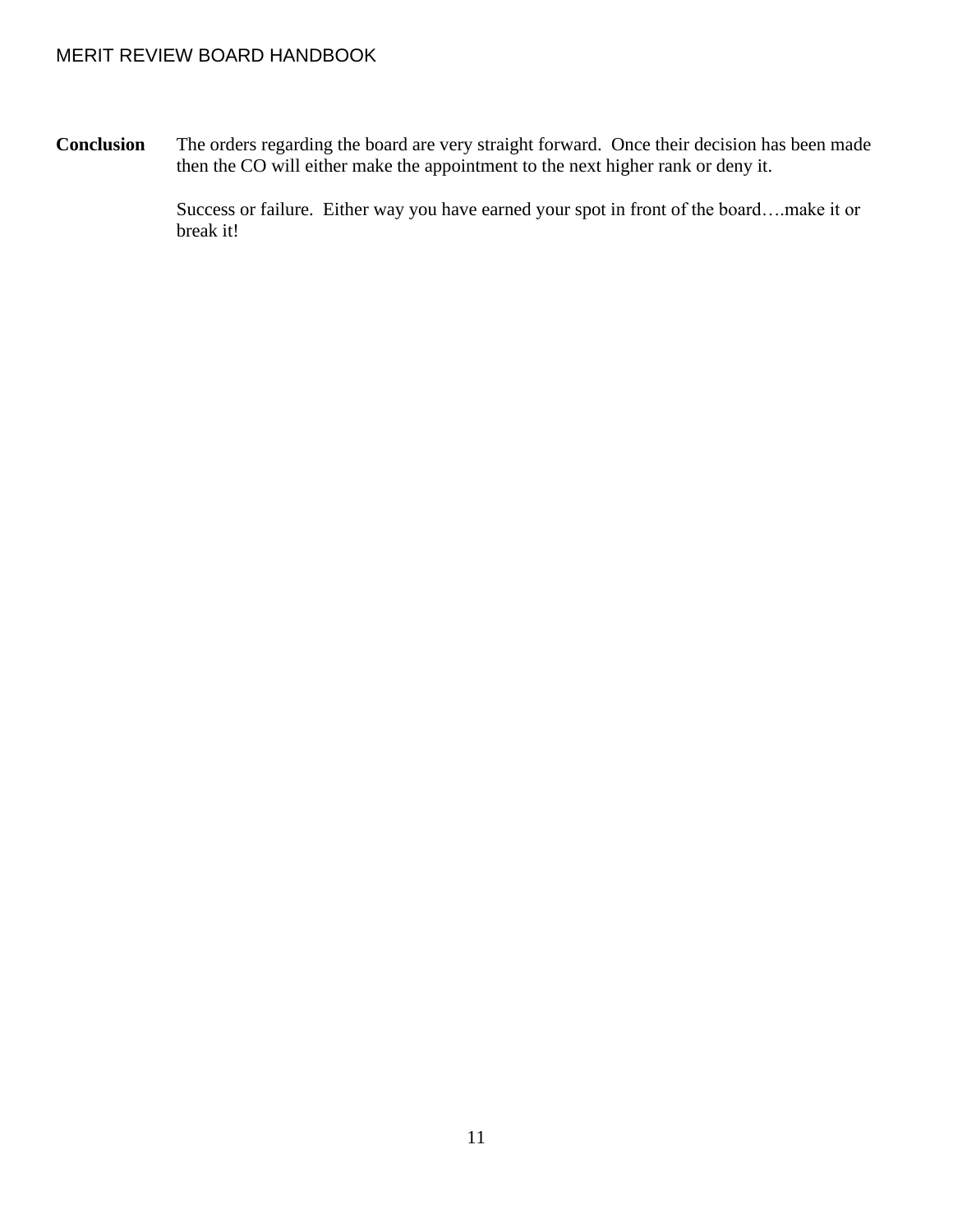# *SECTION 6: SCORING MATRIX*

|                                             | NA/<br><b>CRITICALLY</b>      | LOW          | <b>BELOW</b><br><b>AVERAGE</b> | <b>AVERAGE</b> | <b>ABOVE</b><br><b>AVERAGE</b> | <b>OUTSTANDING</b> |
|---------------------------------------------|-------------------------------|--------------|--------------------------------|----------------|--------------------------------|--------------------|
|                                             | <b>ADVERSE</b><br>$0$ or $-5$ | $\mathbf{1}$ | $\overline{2}$                 | 3              | 4                              | 5                  |
| <b>FILE REVIEW</b>                          |                               |              |                                |                |                                |                    |
| Attendance                                  |                               |              |                                |                |                                |                    |
| Academic Review of<br>corps/squadron        |                               |              |                                |                |                                |                    |
| Review of<br>CTC/RDN/NDA reports            |                               |              |                                |                |                                |                    |
| Positive / Negative notes                   |                               |              |                                |                |                                |                    |
| Corps/Squadron awards                       |                               |              |                                |                |                                |                    |
| Regional/National<br>honours/awards         |                               |              |                                |                |                                |                    |
| Qualifications                              |                               |              |                                |                |                                |                    |
| Participation in RDA                        |                               |              |                                |                |                                |                    |
| <b>ATTITUDINAL</b>                          |                               |              |                                |                |                                |                    |
| <b>Dress and Deportment</b>                 |                               |              |                                |                |                                |                    |
| <b>RESPONSE TO</b><br><b>QUESTIONS</b>      |                               |              |                                |                |                                |                    |
| <b>General Knowledge</b><br>Question        |                               |              |                                |                |                                |                    |
| Administration<br><b>Knowledge Question</b> |                               |              |                                |                |                                |                    |
| <b>Leadership Question</b>                  |                               |              |                                |                |                                |                    |
| Situation (1) Question                      |                               |              |                                |                |                                |                    |
| Situation (2) Question                      |                               |              |                                |                |                                |                    |
| <b>TOTALS</b>                               |                               |              |                                |                |                                |                    |
|                                             | NA/<br>CRITICALLY<br>ADVERSE  | <b>LOW</b>   | <b>BELOW</b><br>AVERAGE        | AVERAGE        | <b>ABOVE</b><br>AVERAGE        | <b>OUTSTANDING</b> |
| <b>Running Total</b>                        | $-5$                          | 14           | 28                             | 42             | 56                             | 70                 |
| <b>Grand Total</b>                          | /70                           |              |                                |                |                                |                    |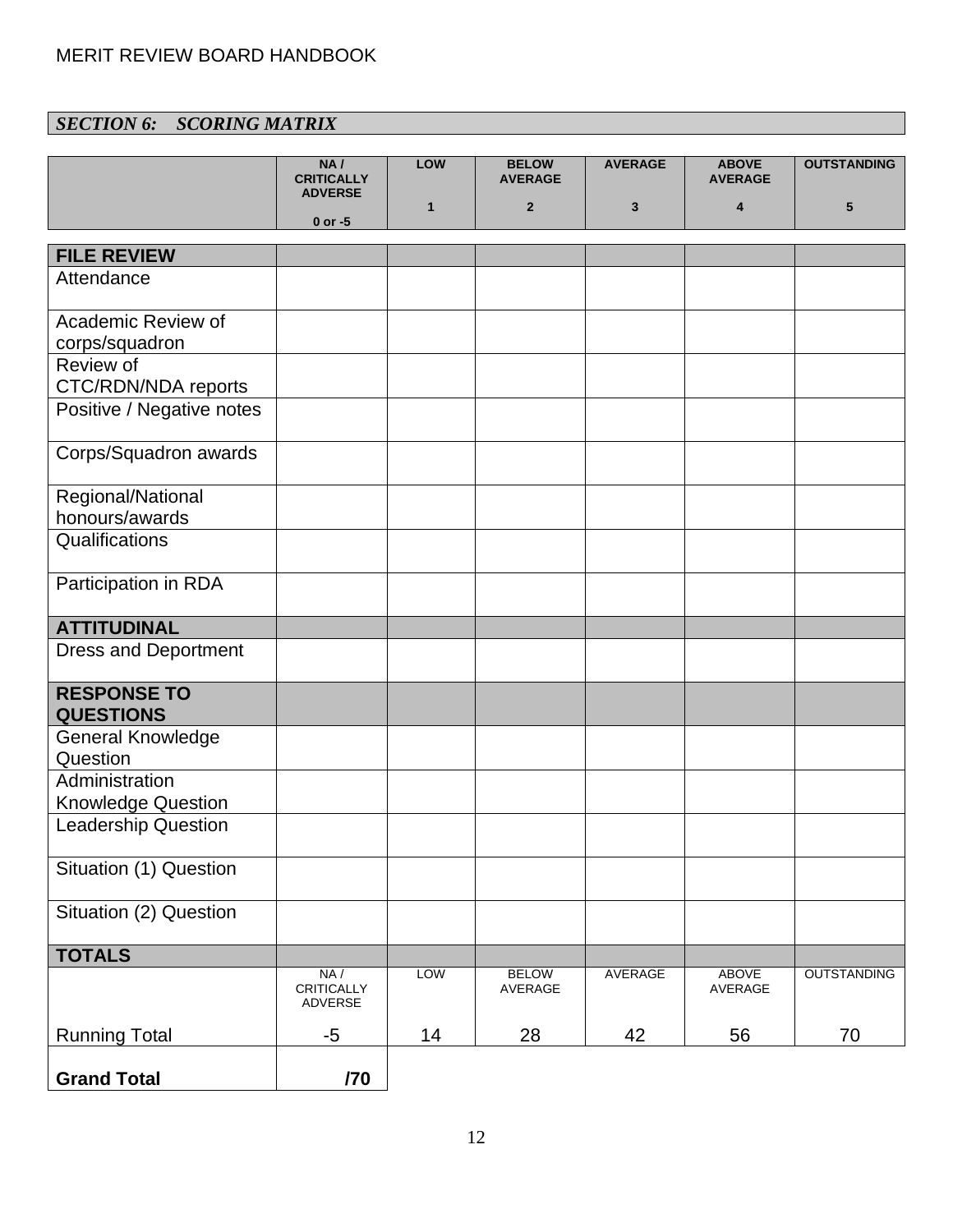# *SECTION 7: PRACTICE QUESTIONS*

- **Scope** Leadership is the keystone to the determination of a senior leader. By the time a cadet is ready to take the step into the senior leadership roles, they will have completed all the training of the Canadian Cadet Movement. Senior cadets have all the knowledge, now they must show that they know how to use that knowledge and use their experience to achieve success in leader their cadets.
- **Practice** The following leadership questions are intended to help guide you in your though process of questions that you will experience during the review board. Take your time and analyze your answers and ensure you have covered all the various aspects with a logical and well laid out plan.

# **GENERAL KNOWLEDGE**

The civilian partner of the CCO is called? What do they provide?

Name 5 courses a cadet could attend at a summer Cadet Training Centre

Identify 3 summer CTCs

Location of the rank badges on the tunic

Three aims of the CCO

Describe the Cadet Training Program

What is ICEPAC

What is the role of the Coxswain / Regimental Sergeant Major / Squadron Warrant Officer?

What are the requirements to join the CCO?

Identify 5 training opportunities at the national / regional level?

What is the purpose of PYSR Training?

Describe the Summer Cadet Training Program

Describe the Chain of Command

Explain the Sail / Expedition / Gliding program

What is the purpose of the Divisional System / Platoon Staff / Flight Staff?

# **ADMINISTRATION KNOWLEDGE**

Describe two policies you would find in NCJCRSG Orders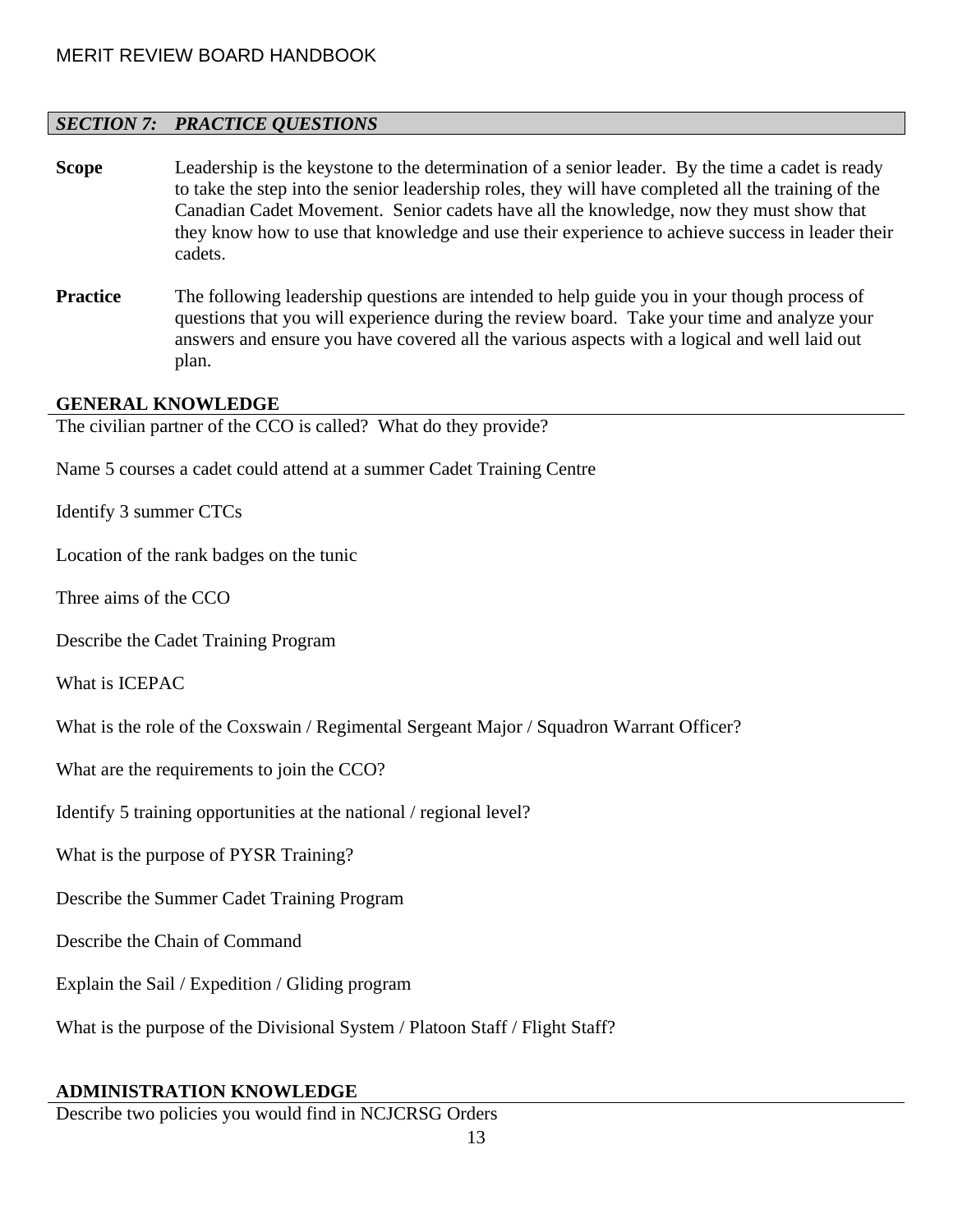What are three ways to access CCO information online? Where would you find Cadet Dress Regulations? Where would you find promotion policy for Cadets? Where would you find the names of personnel on duty? What are Corps/Sqaudron Standing Orders? What are Corps/Squadron Routine Orders? Where would you find the regulations regarding attendance at a Regional/National Supported Activity? What is the purpose of the Navy League / Army Cadet League / Air Cadet League of Canada? What is the purpose of the Navy League Branch / Support Committee / Sponsoring Committee? How does the leave/absentee system work? What are three requirements for being a cadet in the Canadian Cadet Organizations?

# **LEADERSHIP QUESTIONS**

What are the most important qualities that define a team leader? What is Transactional Leadership? How do you use it? What is Transformational Leadership? How do you use it? What are the characteristics of a good team? What are the principles of leadership? How would you inspire cadets? On a training weekend, a cadet becomes homesick. How do you interact with the cadet? What is confidence? How do you bring it out in your followers? How do you motive your followers in a duty they do not want to take part in? How do you provide confidence to cadets? How do you motivate cadets in a duty they do not want to take part in?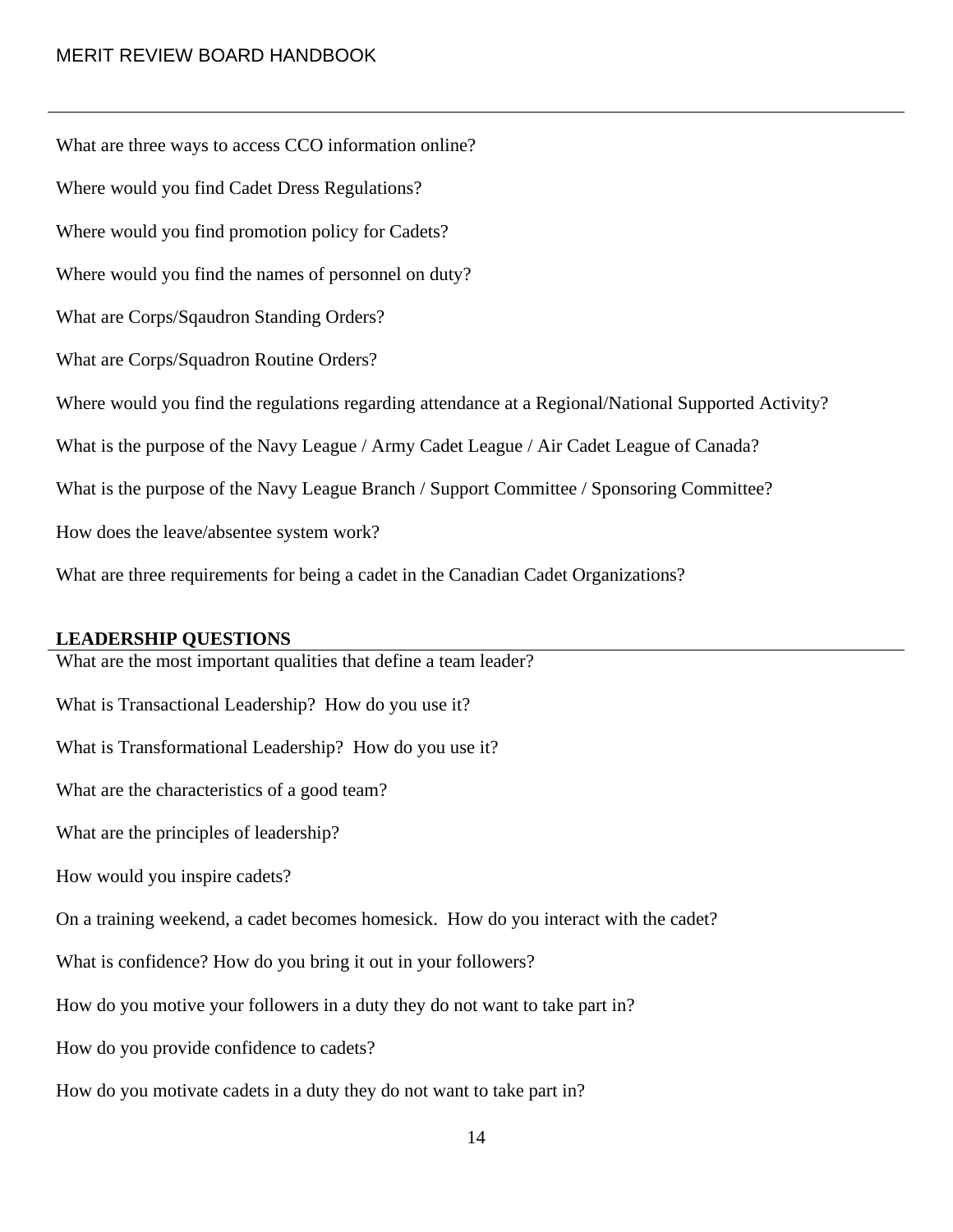How would you work with a cadet who tries 110% but never seems to succeed?

How do you interact with an officer that you do not like?

How would you improve your ability to command and lead cadets?

How would you continue to retain cadets into the corps/squadron?

How would you respond to a cadet who asks you a question that you do not know the answer to?

How do you provide feedback to a cadet that was eager and willing, yet has not completed the task?

How did you prepare for the Merit Review Board?

What are two questioning techniques used during classroom instruction?

The Cadet Program is based on what kind of leadership model?

To become and effective and capable leader in the Cadet program, there are six areas where knowledge and skill should be demonstrated. What are the six core leadership competencies?

What is intrapersonal management?

What is the purpose of the Youth Criminal Justice Act?

# **SITUATION QUESTIONS**

A cadet approaches you and asks a question. If you do not know the correct answer what do you do?

How would you cope with a CI/CV who appears to be extremely friendly with senior cadets and frequently wants to hang out with them?

You are in charge of a group of eight cadets on a hike through the wilderness country and become totally lost. What do you do?

You are teaching a class in an upstairs classroom when a cadet reports heavy smoke coming up the stairwell. What happens next?

A cadet in your class suddenly lets out a cry and goes into an epileptic seizure. What do you do?

The CO gives an order that the NCO's do not like. You are facing a 'mini-mutiny' – a group of cadets refuse to obey an order. What do you do?

A cadet, one of a group on a training weekend, reports the loss of his/her wallet, including a twenty-dollar bill and his/her identification. What should you do?

You arrive at the corps building and find that there has been a flood; the water has now receded but left debris